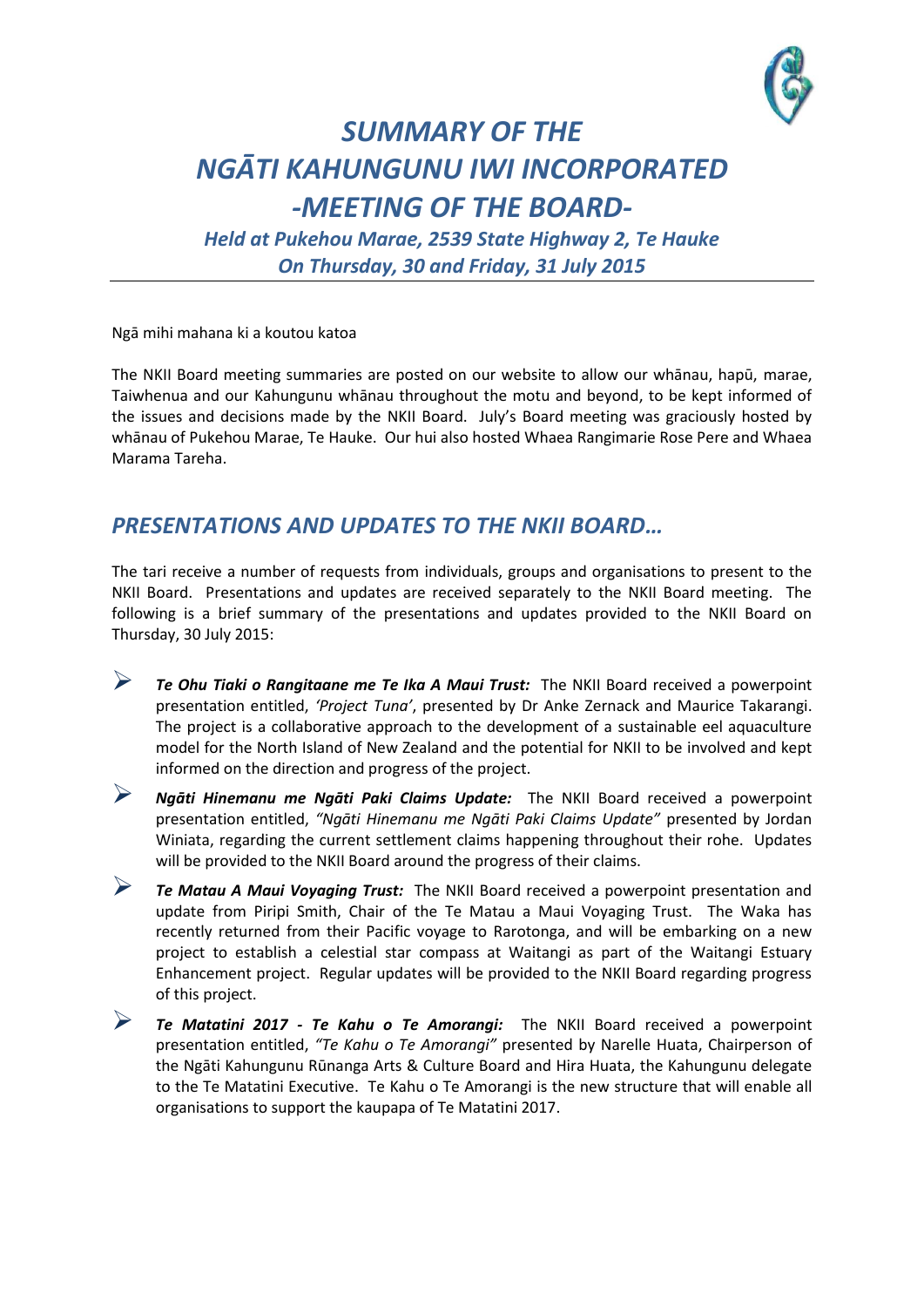## *KEY TOPICS OF DISCUSSION FOR THE NKII BOARD…*

The NKII Board meeting was held on Friday, 31 July 2015, and the following are some of the key topics that were discussed:

- *Kahungunu Kia Eke! Video Presentation:* At the recent NKII staff retreat at Hinetemoa Waimarama Camp, staff created a video as part of celebrating Te Reo o te Wiki. The video was created to encourage our Kahungunu whānau, hapū, marae and all Iwi to stand up and proudly declare your identity! The video was on our facebook page, and received a huge number of hits from whānau around the motu.
- *Whaea Rangimarie Rose Pere:* It was an honour for the NKII Board to be able to host Whaea Rangimarie Rose Pere and Marama Tareha at our Board meetings. Whaea Rose's korero reminded us that wherever we are in the world, we need to operate as one whānau, and encouraged the NKII Board to think and work in the same mind, that we are all one.
- *To Amalgamate or Not to Amalgamate:* Discussions were held around the proposed amalgamation structure. Ngāti Kahungunu Iwi Incorporated are in favour of amalgamation, ONLY if it elevates our aspirations for Kahungunu for the future, as the current proposed structure does not support this. The NKII Board have recommended that Kahungunu progress the opportunity to be represented on the Māori Board and the Natural Resources Board tables.
- *NKII Board 2016 Elections Process:* The NKII Board 2016 elections process gets underway in February 2016. Ruth Wong has sent out the election packs to each of our Taiwhenua and Taura here groups for distribution throughout their respective rohe. Nominations for NKII Board member elections open on Friday, 12 February 2016 and close on Friday, 11 March 2016. Election Day, when voting closes will be on Friday, 29 April 2016, with the declaration of results on the same day, following the special general meeting. Regular reminders will be posted via our facebook page and NKII website, or contact your local Taiwhenua and Taura here office for more details and information closer to the election date.
- *Trans-Pacific Partnership Agreement (TPPA):* Discussions were held around the TPPA, which is a proposed, regional free trade deal between 12 countries in the Asia-Pacific region. NKII have consistently argued that the Crown cannot assume international obligations that may adversely affect our ability to protect our language, our traditions, our knowledge and our taonga, therefore we do not agree with the secrecy surrounding the TPPA process. A media statement will be released during early August.

## *WHAT EVENTS ARE COMING UP…*

- **► Waiata Music Awards:** The 8<sup>th</sup> Waiata Music Awards evening is just around the corner and will be held on Friday, 11 September 2015 at the Hastings Sports Centre. Check out their website for more information and ticket details: [http://www.waiatamaoriawards.com/.](http://www.waiatamaoriawards.com/)
- *Ngāti Kahungunu Sports Awards:* Our annual NKII Sports Awards evening is coming up on Friday, 16 October 2015 at the Hastings Sports Centre. Nominations have now closed. Check out our NKII website or our facebook page for details on how you can get tickets, or just pop into the tari anytime.
- *NKII Annual General Meeting:* Our NKII Annual General Meeting will be gearing up to held again at the Splash Planet Complex in Hastings towards the end of November. Keep an eye out on our NKII website and facebook page as details will be posted closer to the dates. We trust that all of our sports teams are gearing up for a great round of competitions this year!